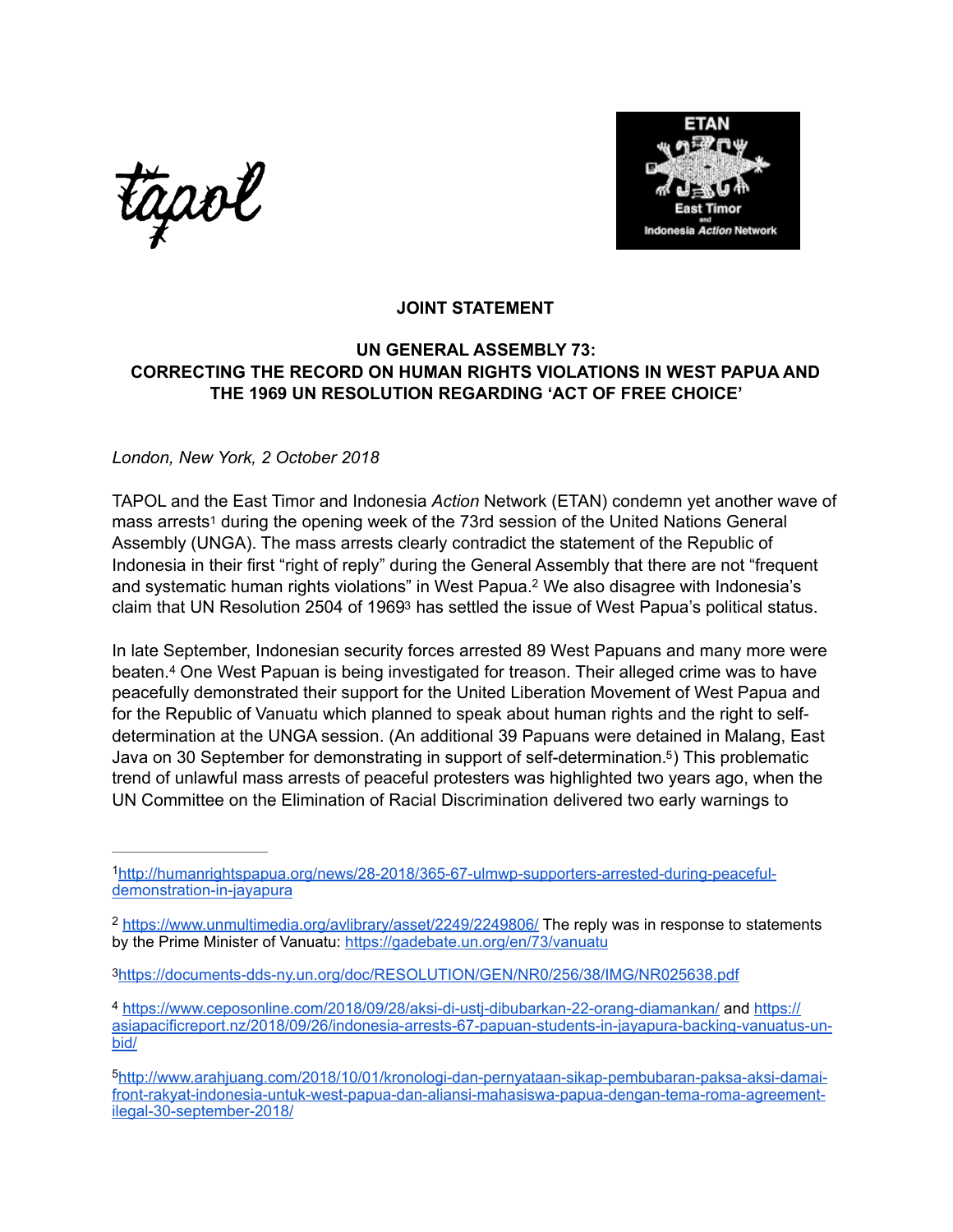<span id="page-1-12"></span><span id="page-1-11"></span>Indonesia.[6](#page-1-0) These warnings arose from 5,361 unlawful arrests of West Papuan peaceful protestersin just one year alone.<sup>[7](#page-1-1)</sup> No other group has suffered such treatment at the hands of the Indonesian state. Hence, there have been systematic human rights violations in West Papua in the past, but they continue.

<span id="page-1-14"></span><span id="page-1-13"></span>Atotal of 221 West Papuans were arbitrarily arrested this past September.<sup>[8](#page-1-2)</sup> Five people were tortured by Indonesia's security forces[,](#page-1-3) $9$  including one killed while in police custody in the same month<sup>10</sup>

<span id="page-1-19"></span><span id="page-1-18"></span><span id="page-1-17"></span><span id="page-1-16"></span><span id="page-1-15"></span>West Papuans are not only discriminated against in their own ancestral territory of Papua, but in other provinces of Indonesia. There have been racially motivated attacks by state-backed gangs againstWest Papuan student dormitories in Surabaya,<sup>[11](#page-1-5)</sup> Yogyakarta<sup>12</sup> and Malang,<sup>13</sup> as well as assaults by security forces in Manado and Tomohon[.14](#page-1-8) West Papuans are routinely prevented from holding public discussions and peaceful protests in Java and other non-Papuan parts of Indonesia.

<span id="page-1-21"></span><span id="page-1-20"></span>Those who seek to document violations and defend the victims of human rights in West Papua live in fear. These human rights defenders face a range of physical threats and other measures, aimed at obstructing their work. Indigenous human rights activist, seeking to protect ancestral lands in South Sorong<sup>15</sup> or Boven Digoel<sup>16</sup>, expose illegal mining in Koroway, or publicising

<span id="page-1-0"></span>[https://tbinternet.ohchr.org/\\_layouts/treatybodyexternal/Download.aspx?symbolno=INT/CERD/ALE/IDN/](https://tbinternet.ohchr.org/_layouts/treatybodyexternal/Download.aspx?symbolno=INT/CERD/ALE/IDN/8093&Lang=en) [6](#page-1-11) [8093&Lang=en and](https://tbinternet.ohchr.org/_layouts/treatybodyexternal/Download.aspx?symbolno=INT/CERD/ALE/IDN/8093&Lang=en) [https://tbinternet.ohchr.org/\\_layouts/treatybodyexternal/Download.aspx?](https://tbinternet.ohchr.org/_layouts/treatybodyexternal/Download.aspx?symbolno=INT/CERD/ALE/IDN/8134&Lang=en) [symbolno=INT/CERD/ALE/IDN/8134&Lang=en](https://tbinternet.ohchr.org/_layouts/treatybodyexternal/Download.aspx?symbolno=INT/CERD/ALE/IDN/8134&Lang=en)

<span id="page-1-1"></span>[http://humanrightspapua.org/images/images/Infographic\\_WP\\_Arrests\\_2016\\_2K.jpg](http://humanrightspapua.org/images/images/Infographic_WP_Arrests_2016_2K.jpg) [7](#page-1-12)

<span id="page-1-2"></span>[<sup>8</sup>](#page-1-13)[http://www.tapol.org/news/condemning-clampdown-freedom-expression-indonesia-nearly-one-hundred](http://www.tapol.org/news/condemning-clampdown-freedom-expression-indonesia-nearly-one-hundred-west-papuans-arrested-two)[west-papuans-arrested-two](http://www.tapol.org/news/condemning-clampdown-freedom-expression-indonesia-nearly-one-hundred-west-papuans-arrested-two), and see n 3.

<span id="page-1-3"></span><sup>&</sup>lt;sup>9</sup>[http://humanrightspapua.org/news/28-2018/367-six-air-force-members-collectively-torture-papuan-man](http://humanrightspapua.org/news/28-2018/367-six-air-force-members-collectively-torture-papuan-man-in-jayapura) [in-jayapura](http://humanrightspapua.org/news/28-2018/367-six-air-force-members-collectively-torture-papuan-man-in-jayapura)

<span id="page-1-4"></span><https://www.amnesty.org/en/documents/asa21/9125/2018/en/> [and https://suarapapua.com/2018/09/26/](https://suarapapua.com/2018/09/26/seorang-warga-mengaku-dianiaya-enam-anggota-paskhas-tni-lanud-jayapura/) [10](#page-1-15) [seorang-warga-mengaku-dianiaya-enam-anggota-paskhas-tni-lanud-jayapura/](https://suarapapua.com/2018/09/26/seorang-warga-mengaku-dianiaya-enam-anggota-paskhas-tni-lanud-jayapura/)

<span id="page-1-5"></span>[<sup>11</sup>](#page-1-16)[https://suarapapua.com/2018/08/15/asrama-papua-di-surabaya-dikepung-49-penghuni-diangkut-ke](https://suarapapua.com/2018/08/15/asrama-papua-di-surabaya-dikepung-49-penghuni-diangkut-ke-poltabes/)[poltabes/](https://suarapapua.com/2018/08/15/asrama-papua-di-surabaya-dikepung-49-penghuni-diangkut-ke-poltabes/)

<span id="page-1-6"></span><sup>12</sup> <https://www.rappler.com/indonesia/140261-kronologi-represi-aparat-papua-yogyakarta>

<span id="page-1-7"></span><sup>13</sup> <https://tirto.id/komnas-ham-kecam-pembubaran-diskusi-mahasiswa-papua-di-jawa-timur-cNP6>

<span id="page-1-8"></span>[<sup>14</sup>](#page-1-19) <http://www.papuansbehindbars.org/?p=3694>

<span id="page-1-9"></span><http://pusaka.or.id/2017/11/kronologis-kasus-kekerasan-aparat-brimob-di-areal-pt-ppm-sorong-selatan/> [15](#page-1-20)

<span id="page-1-10"></span>[http://pusaka.or.id/2016/11/perwakilan-masyarakat-adat-di-boven-digoel-menuntut-pemerintah-](http://pusaka.or.id/2016/11/perwakilan-masyarakat-adat-di-boven-digoel-menuntut-pemerintah-selesaikan-permasalahan-secara-adil/) [16](#page-1-21) [selesaikan-permasalahan-secara-adil/](http://pusaka.or.id/2016/11/perwakilan-masyarakat-adat-di-boven-digoel-menuntut-pemerintah-selesaikan-permasalahan-secara-adil/)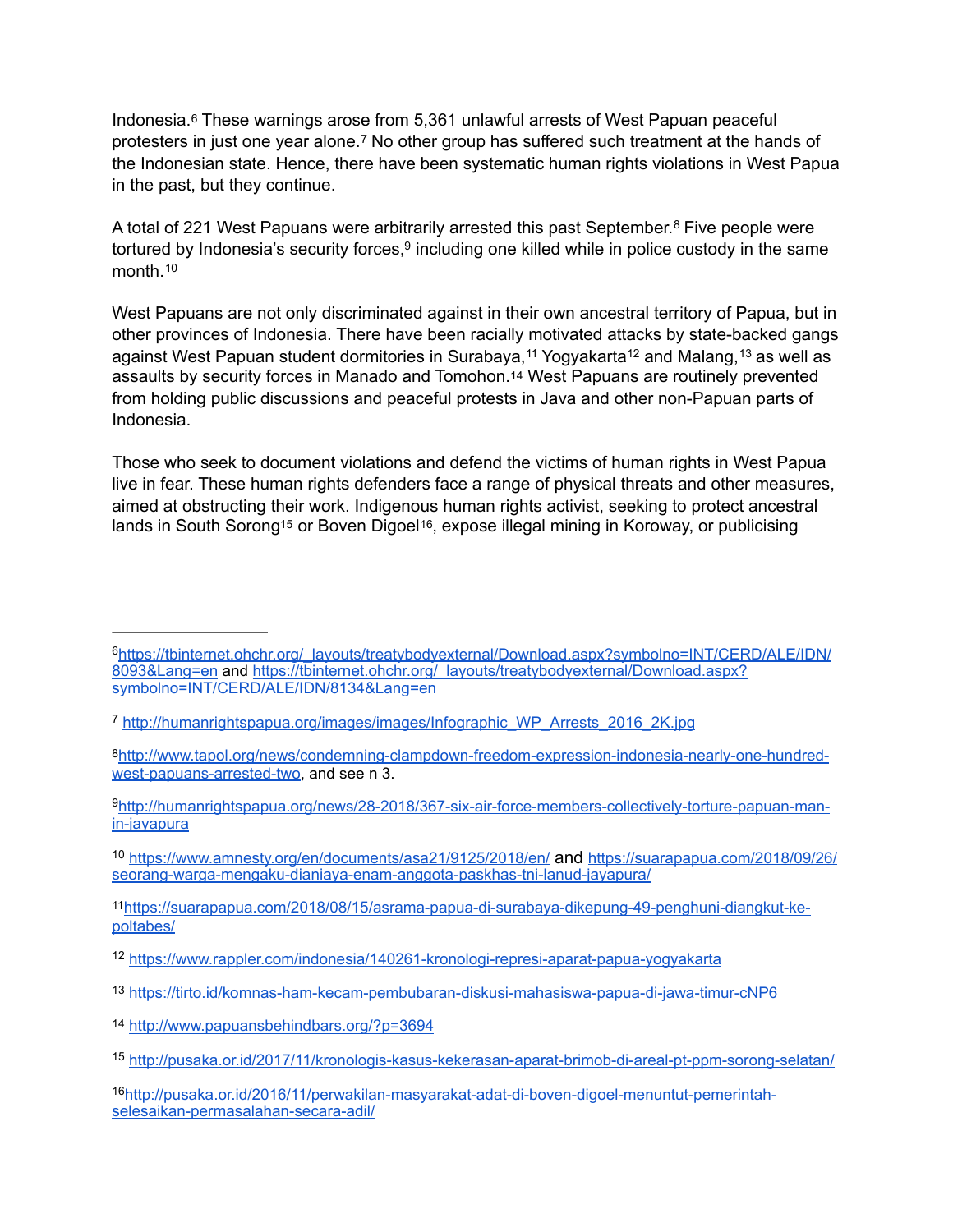<span id="page-2-12"></span>military sweeps, house-burnings and other severe human rights violations in remote villages in Mimika or Nduga risk criminalization by Indonesian authorities[.17](#page-2-0)

<span id="page-2-13"></span>Several past cases of serious human rights violations in West Papua have been highlighted by Indonesian President Joko Widodo for resolution. These have been investigated by Indonesia's own National Commission on Human Rights, yet those responsible have gone unpunished. These include the 1998 Biak Massacre of more than 150<sup>18</sup>[;](#page-2-1) the torture, rape and killing of 50 West Papuan in Wasior in 2001<sup>[19](#page-2-2)</sup>; and the military sweeping of villages in Wamena in [20](#page-2-3)03.<sup>20</sup>

<span id="page-2-19"></span><span id="page-2-18"></span><span id="page-2-17"></span><span id="page-2-16"></span><span id="page-2-15"></span><span id="page-2-14"></span>Indonesia has also failed to protect the social, economic, and cultural rights of West Papuans. Five tribes in Papua's Keerom Regency were declared extinct in August.<sup>[21](#page-2-4)</sup> Earlier this year, the Indonesian government reported that almost one hundred West Papuan children had died from malnutrition<sup>[22](#page-2-5)</sup> and an estimated 15,000 West Papuans currently suffer from malnutrition.<sup>23</sup> A BBC journalist was expelled from West Papua while she was covering this tragedy.<sup>[24](#page-2-7)</sup> Not long after that, an Australian student was blacklisted from entering Indonesia due to her previous study on West Papua[.25](#page-2-8) A Polish tourist charged with treason is currently sitting in jail in Jayapura awaiting trial,<sup>26</sup> and a West Papuan is facing the same charge merely for meeting him. [27](#page-2-10)

<span id="page-2-23"></span><span id="page-2-22"></span><span id="page-2-21"></span><span id="page-2-20"></span>Indonesia has still not fulfilled its promise to invite a team of UN Human Rights investigators to visit West Papua.[28](#page-2-11)

<span id="page-2-0"></span>[<sup>17</sup>](#page-2-12)[https://www.wartaplus.com/read/2468/Surat-Terbuka-Pdt-Trevor-Johnson-Kepada-Penjabat-Gubernur-](https://www.wartaplus.com/read/2468/Surat-Terbuka-Pdt-Trevor-Johnson-Kepada-Penjabat-Gubernur-Papua-Sudarmo)[Papua-Sudarmo and](https://www.wartaplus.com/read/2468/Surat-Terbuka-Pdt-Trevor-Johnson-Kepada-Penjabat-Gubernur-Papua-Sudarmo) [http://humanrightspapua.org/news/23-2017/288-human-rights-defenders-face](http://humanrightspapua.org/news/23-2017/288-human-rights-defenders-face-intimidation-and-discreditation-after-press-release-on-security-force-raids-in-nduga-regency)[intimidation-and-discreditation-after-press-release-on-security-force-raids-in-nduga-regency](http://humanrightspapua.org/news/23-2017/288-human-rights-defenders-face-intimidation-and-discreditation-after-press-release-on-security-force-raids-in-nduga-regency)

<span id="page-2-1"></span><sup>18</sup> <http://www.biak-tribunal.org/west-papua-massacre-cover-up-controversy-in-australia/>

<span id="page-2-2"></span>[http://www.tapol.org/news/press-release-gross-human-rights-violation-wasior-17-years-and-still-looking-](http://www.tapol.org/news/press-release-gross-human-rights-violation-wasior-17-years-and-still-looking-justice) [19](#page-2-14) [justice](http://www.tapol.org/news/press-release-gross-human-rights-violation-wasior-17-years-and-still-looking-justice)

<span id="page-2-3"></span>[<sup>20</sup>](#page-2-15) <http://www.tapol.org/id/news/pres-release-12-tahun-peristiwa-wamena-4-april-2003>

<span id="page-2-4"></span>[https://www.republika.co.id/berita/nasional/daerah/18/08/28/pe600l368-5-suku-di-kabupaten-keerom-](https://www.republika.co.id/berita/nasional/daerah/18/08/28/pe600l368-5-suku-di-kabupaten-keerom-papua-punah) [21](#page-2-16) [papua-punah](https://www.republika.co.id/berita/nasional/daerah/18/08/28/pe600l368-5-suku-di-kabupaten-keerom-papua-punah)

<span id="page-2-5"></span><sup>&</sup>lt;sup>22</sup> <https://www.straitstimes.com/asia/measles-kill-100-malnourished-people-in-indonesias-papua>

<span id="page-2-6"></span>[<sup>23</sup>](#page-2-18)[https://www.radionz.co.nz/international/pacific-news/348986/number-of-malnutrition-victims-in-papua-s](https://www.radionz.co.nz/international/pacific-news/348986/number-of-malnutrition-victims-in-papua-s-asmat-surpasses-10-000)[asmat-surpasses-10-000](https://www.radionz.co.nz/international/pacific-news/348986/number-of-malnutrition-victims-in-papua-s-asmat-surpasses-10-000)

<span id="page-2-7"></span><sup>&</sup>lt;sup>24</sup> <http://www.abc.net.au/news/2018-02-03/australian-journalist-expelled-from-papua/9393520>

<span id="page-2-8"></span><sup>&</sup>lt;sup>25</sup>[https://www.theguardian.com/world/2018/aug/04/australian-student-barred-from-indonesia-and](https://www.theguardian.com/world/2018/aug/04/australian-student-barred-from-indonesia-and-blacklisted-by-government) [blacklisted-by-government](https://www.theguardian.com/world/2018/aug/04/australian-student-barred-from-indonesia-and-blacklisted-by-government)

<span id="page-2-9"></span>[<sup>26</sup>](#page-2-21)[https://www.washingtonpost.com/world/asia\\_pacific/polish-globe-trotter-blunders-into-indonesia-papua](https://www.washingtonpost.com/world/asia_pacific/polish-globe-trotter-blunders-into-indonesia-papua-conflict/2018/09/24/552e663e-c05f-11e8-9f4f-a1b7af255aa5_story.html?utm_term=.a69c51bb03ae)[conflict/2018/09/24/552e663e-c05f-11e8-9f4f-a1b7af255aa5\\_story.html?utm\\_term=.a69c51bb03ae](https://www.washingtonpost.com/world/asia_pacific/polish-globe-trotter-blunders-into-indonesia-papua-conflict/2018/09/24/552e663e-c05f-11e8-9f4f-a1b7af255aa5_story.html?utm_term=.a69c51bb03ae)

<span id="page-2-10"></span>[http://www.tapol.org/news/joint-statement-call-immediate-release-simon-magal-and-jakub-skrzypski-](http://www.tapol.org/news/joint-statement-call-immediate-release-simon-magal-and-jakub-skrzypski-west-papuan-and-polish) [27](#page-2-22) [west-papuan-and-polish](http://www.tapol.org/news/joint-statement-call-immediate-release-simon-magal-and-jakub-skrzypski-west-papuan-and-polish)

<span id="page-2-11"></span>[<sup>28</sup>](#page-2-23) <https://www.ohchr.org/en/NewsEvents/Pages/DisplayNews.aspx?NewsID=23206&LangID=E>